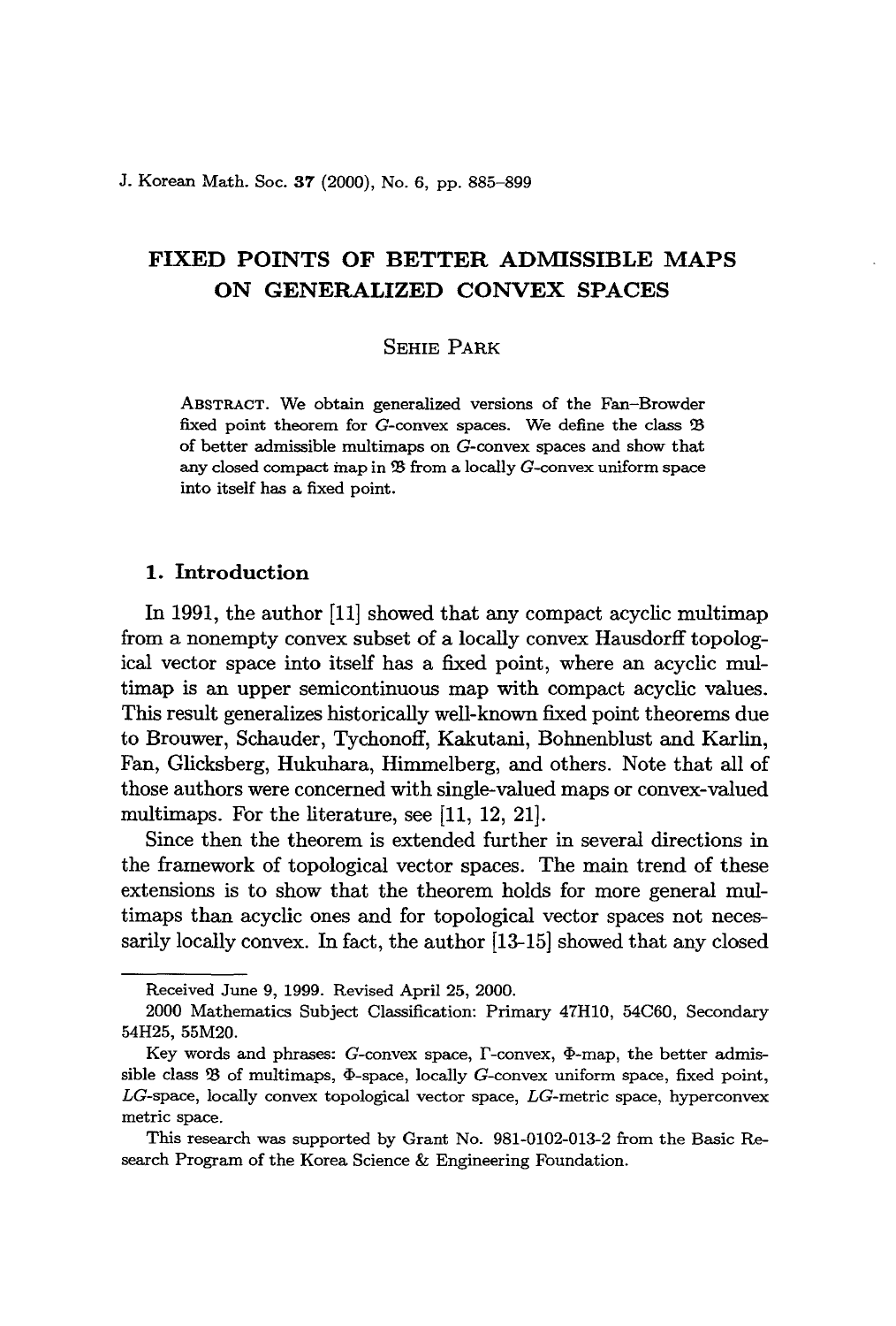compact multimap in the "better" admissible class  $\mathfrak B$  from an admissible (in the sense of Klee) convex subset of a Hausdorff topological vector space into itself has a fixed point.

Along with the above development, many features of the concept of convex sets are extended to some general convexities; for example, convex spaces of Lassonde, C-spaces of Horvath, and some others due to Pasicki, Komiya, Bielawski, Joó, and others. These general convexities are all subsumed to the concept of G-convex spaces due to the author; see [16-31J. Moreover, there have appeared a number of fixed point theorems for multimaps in the framework of such general convexities; for example, Horvath  $[5, 6]$ , Tarafdar  $[34]$ , Tan and Zhang  $[33]$ , Kim [7], Yuan [35], Ben-EI-Mechaiekh et al. [1], Park [19-24], and others.

In this paper, firstly, we obtain generalized versions of the Fan-Browder fixed point theorem for G-convex spaces. Secondly, we extend the class  $\mathfrak{B}$  of better admissible multimaps to  $G$ -convex spaces and show that any closed compact map in  $\mathfrak{B}$  from a locally  $G$ -convex uniform space into itself has a fixed point. Some related results and several consequences of our main results are added.

#### 2. G-convex spaces

A *multimap* or *map*  $F: X \rightarrow Y$  is a function from X into the power set of *Y* with *values*  $F(x)$  for  $x \in X$  and *fibers*  $F^{-}(y) = \{x \in X : x \in Y\}$  $F(y)$  for  $y \in Y$ . For topological spaces X and Y, a map  $F: X \to Y$ is *closed* if its graph  $Gr(F) = \{(x, y) : x \in X, y \in F(x)\}$  is closed and *compact* if its range  $F(X) = \{y \in Y : y \in F(x) \text{ for some } x \in X\}$  is contained in a compact subset of Y.

A generalized convex space or a *G-convex* space  $(X, D; \Gamma)$  consists of a topological space *X* and a nonempty set *D* such that for each  $A = \{a_0, a_1, \dots, a_n\} \subset D$  with the cardinality  $|A| = n + 1$ , there exist a subset  $\Gamma(A)$  of X and a continuous function  $\phi_A : \Delta_n \to \Gamma(A)$  such that  $J \subset \{0,1,\dots,n\}$  implies  $\phi_A(\Delta_J) \subset \Gamma(\{a_j : j \in J\})$ , where  $\Delta_n$  is an *n*-simplex with vertices  $v_0, v_1, \dots, v_n$  and  $\Delta_J = \text{co}\{v_j : j \in J\}.$ 

Let,  $\langle D \rangle$  denote the set of all nonempty finite subsets of D. We may write  $\Gamma_A := \Gamma(A)$  for each  $A \in \langle D \rangle$  and  $(X; \Gamma) := (X, X; \Gamma)$ . In case  $D \subset X$  in a *G*-convex space  $(X, D; \Gamma)$ , a subset C of X is said to be *r-convex* if for each  $A \in \langle D \rangle$ ,  $A \subset C$  implies  $\Gamma_A \subset C$ . For details on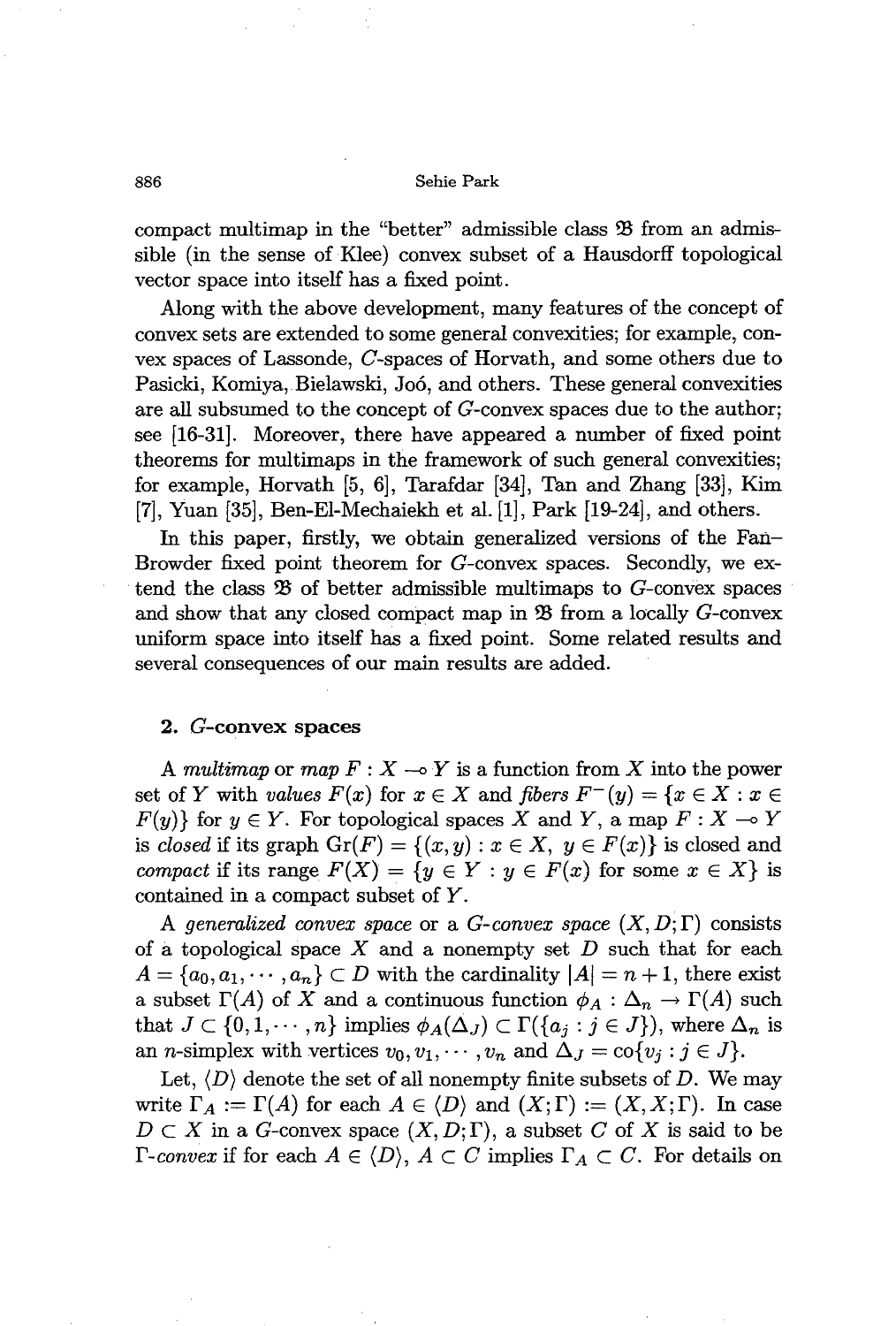G-convex spaces, see [16-24, 26-31], where basic theory was extensively developed.

There are a lot of examples of G-convex spaces:

EXAMPLES 2.1. If X is a convex subset of a vector space,  $D \subset X$ , and each  $\Gamma_A$  is the convex hull of  $A \in \langle D \rangle$  equipped with the Euclidean topology, then  $(X, D; \Gamma)$  becomes a *convex space* generalizing the one due to Lassonde. Note that any convex subset of a topological vector space is a convex space, but not conversely.

EXAMPLES 2.2. If  $X = D$  and  $\Gamma_A$  is assumed to be contractible or, more generally, infinitely connected (that is, n-connected for all  $n \geq 0$ , and if for each  $A, B \in \langle X \rangle$ ,  $A \subset B$  implies  $\Gamma_A \subset \Gamma_B$ , then  $(X; \Gamma)$  becomes a *C-space* (or an *H-space*) due to Horvath [5, 6]; see also [25].

EXAMPLES 2.3. For other major examples of G-convex spaces are metric spaces with Michael's convex structure, Pasicki's S-contractible spaces, Horvath's pseudoconvex spaces, Komiya's convex spaces, Bielawski's simplicial convexities, J06's pseudoconvex spaces, and so on. For the literature, see [26-29]. Recently, further examples of G-convex spaces were given by the author [18] as follows: L-spaces and *B'* simplicial convexity of Ben-El-Mechaiekh et al. [1], continuous images of G-convex spaces, Verma's or Stach6's generalized H-spaces, Kulpa's simplicial structures,  $P_{1,1}$ -spaces of Forgo and Joó, mc-spaces of Llinares, hypeconvex metric spaces due to Aronszajn and Panitchpakdi, and Takahashi's convexity in metric spaces.

EXAMPLES 2.4. Any hyperbolic space *X* in the sense of Kirk [8] and Reich-Shafrir [32] is a G-convex space, since the closed convex hull of any  $A \in \langle X \rangle$  is contractible [32, p.542]. This class of metric spaces contains all normed vector spaces, all Hadamard manifolds, the Hilbert ball with the hyperbolic metric, and others. Note that an arbitrary product of hyperbolic spaces is also hyperbolic; see [32].

Now, we introduce a KKM theorem for G-convex spaces.

For a *G*-convex space  $(X, D; \Gamma)$ , a multimap  $F: D \to X$  is called a *KKM* map if  $\Gamma_A \subset F(A)$  for each  $A \in \langle D \rangle$ .

The following is known [22-24, 28, 29]: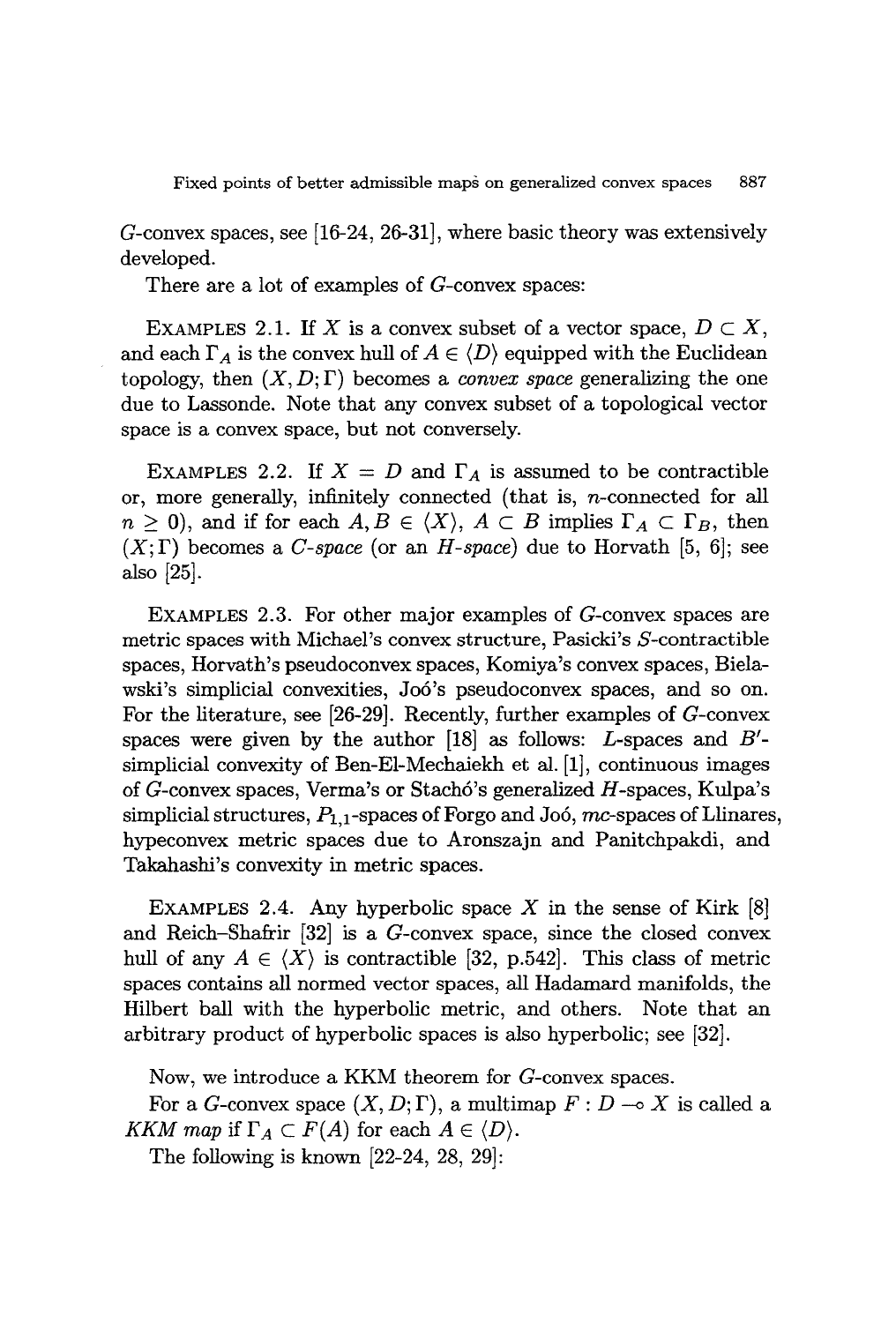THEOREM 0. Let  $(X, D; \Gamma)$  be a *G*-convex space and  $F: D \to X$  a *multimap with closed [resp. open] values. Suppose that F* is a KKM map. *Then*

- (i)  ${F(z)}_{z\in D}$  *has the finite intersection property; and*
- (ii) if  $\bigcap_{z \in N} F(z)$  is contained in a compact subset K of X for some  $N \in \langle D \rangle$ , then we have  $\bigcap_{z \in D} \overline{F(z)} \neq \emptyset$ .

### **3.** The  $\Phi$ -maps on G-convex spaces

For any topological space  $E$  and a  $G$ -convex space  $(X, D; \Gamma)$ , a map  $T : E \longrightarrow X$  is called a  $\Phi$ -*map* if there exists a map  $S : E \longrightarrow D$  such that

- (i) for each  $y \in E$ ,  $M \in \langle S(y) \rangle$  implies  $\Gamma_M \subset T(y)$ ; and
- (ii)  $E = \bigcup \{ \text{Int } S^{-}(x) : x \in D \}.$

The concept of  $\Phi$ -maps is originated from Horvath [5] and motivated by the works of Fan and Browder; see [2, 12, 21].

From the KKM Theorem 0, we obtain our main result in this section:

**THEOREM** 3.1. Let  $(X, D; \Gamma)$  be a *G*-convex space, and  $S: D \rightarrow$  $X, T: X \longrightarrow X$  *multimaps. Suppose that* 

 $(1.1)$  *S(z)* is open [resp. *closed]* for each  $z \in D$ ;

(1.2) for each 
$$
y \in X
$$
,  $M \in \langle S^-(y) \rangle$  implies  $\Gamma_M \subset T^-(y)$ ; and

 $(1.3)$   $X = S(N)$  for some  $N \in \langle D \rangle$ .

*Then T* has a fixed point  $x_0 \in X$ ; that is,  $x_0 \in T(x_0)$ .

*Proof.* Define a map  $F: D \to X$  by  $F(z) := X \setminus S(z)$  for  $z \in D$ . Then each  $F(z)$  is closed [resp. open] by  $(1.1)$ . Moreover, we have

$$
\bigcap_{z\in N}F(z)=X\setminus\bigcup_{z\in N}S(z)=X\setminus X=\emptyset
$$

by (1.3). Therefore, the family  ${F(z)}_{z\in D}$  does not have the finite intersection property, and hence, *F* is not a KKM map by Theorem 0. Thus, there exists an  $M \in \langle D \rangle$  such that  $\Gamma_M \not\subset F(M) = \bigcup \{X \setminus S(z) :$  $z \in M$ . Hence, there exists an  $x_0 \in \Gamma_M$  such that  $x_0 \in S(z)$  or  $z \in S^{-}(x_0)$  for all  $z \in M$ ; that is,  $M \in \langle S^{-}(x_0) \rangle$ . Therefore, we have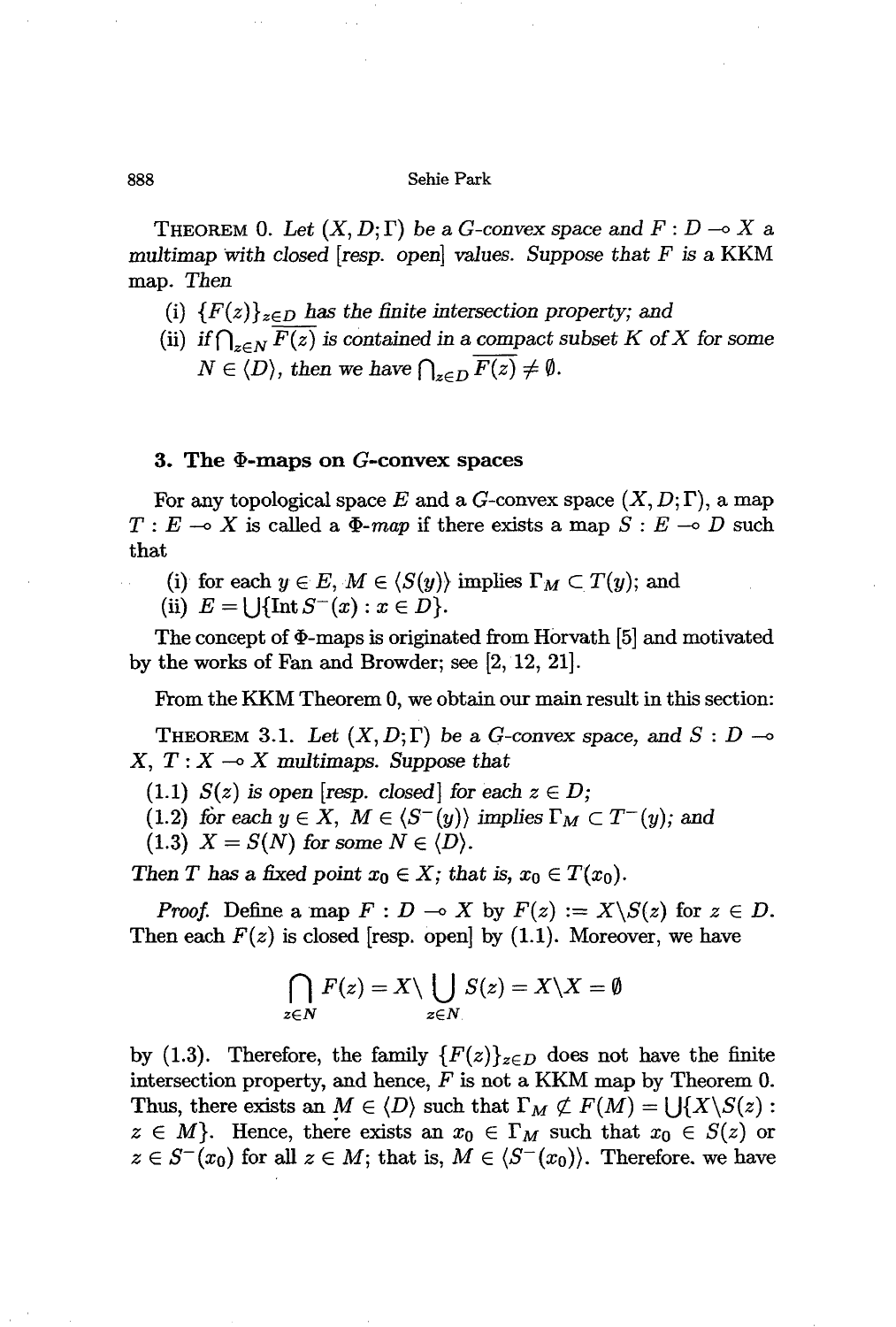$\Gamma_M \subset T^-(x_0)$  by (1.2) and hence,  $x_0 \in \Gamma_M \subset T^-(x_0)$ . This implies  $x_0 \in T(x_0)$  and completes our proof.

REMARKS 1. It is easy to reformulate Theorem 3.1 for a  $\Phi$ -map  $T: X \longrightarrow X$ .

2. Note that (1.2) generalizes the following:

 $(1.2)'$  *S*<sup>-</sup> $(y)$  *C T*<sup>-</sup> $(y)$  and *T*<sup>-</sup> $(y)$  *is T*-convex for each  $y \in X$  when*ever*  $D \subset X$ .

3. In Theorem 3.1, condition (1.3) can be replaced by the following without affecting the conclusion:

 $(1.3)'$  *there exists* an  $A \in \langle D \rangle$  *such that*  $S^{-}(y) \cap A \neq \emptyset$  *for each*  $y \in X$ .

In fact, if for each  $y \in X$ , there exists a  $z \in A$  such that  $z \in S^-(y)$  or  $y \in S(z)$ , then  $X = S(A)$ . Therefore,  $(1.3)'$  implies  $(1.3)$ .

We give some consequences of Theorem 3.1 for the *case* when *S* has *open* values:

COROLLARY 3.2. Let  $(X, D; \Gamma)$  be a *G*-convex space, and  $S: D \rightarrow \infty$  $X, T: X \longrightarrow X$  *multimaps. Suppose that* 

- $(2.1)$  *S(z) is open for* each  $z \in D$ ;
- (2.2) *for* each  $y \in X$ ,  $M \in \langle S^-(y) \rangle$  *implies*  $\Gamma_M \subset T^-(y)$ *;* and
- *(2.3) one* of *the following holds:*
	- (i) X *is compact.*
	- (ii)  $X \setminus S(M)$  *is compact for some*  $M \in \langle D \rangle$ .

*Then either*

- (a) there exists an  $x_0 \in X$  such that  $S^-(x_0) = \emptyset$ ; or
- (b) *T* has a fixed point  $x_1 \in X$ .

*Proof.* Suppose that, contrary to (a),  $S^{-}(x) \neq \emptyset$  for all  $x \in X$ . Then  $X = \bigcup \{ S(z) : z \in D \}$  and hence, we have the following:

Case (i). The compact set X is covered by a finite number of  $S(z)$ 's.

Case (ii). The compact set  $X\setminus S(M)$  is covered by a finite number of *S(z)'s.*

Note that (i)  $\implies$  (ii)  $\implies$  (1.3). Therefore, by Theorem 3.1, T has a fixed point.  $\Box$ 

REMARK. Particular forms of Corollary 3.2 were applied in [33] to equilibrium existence theorems for qualitative games and for general-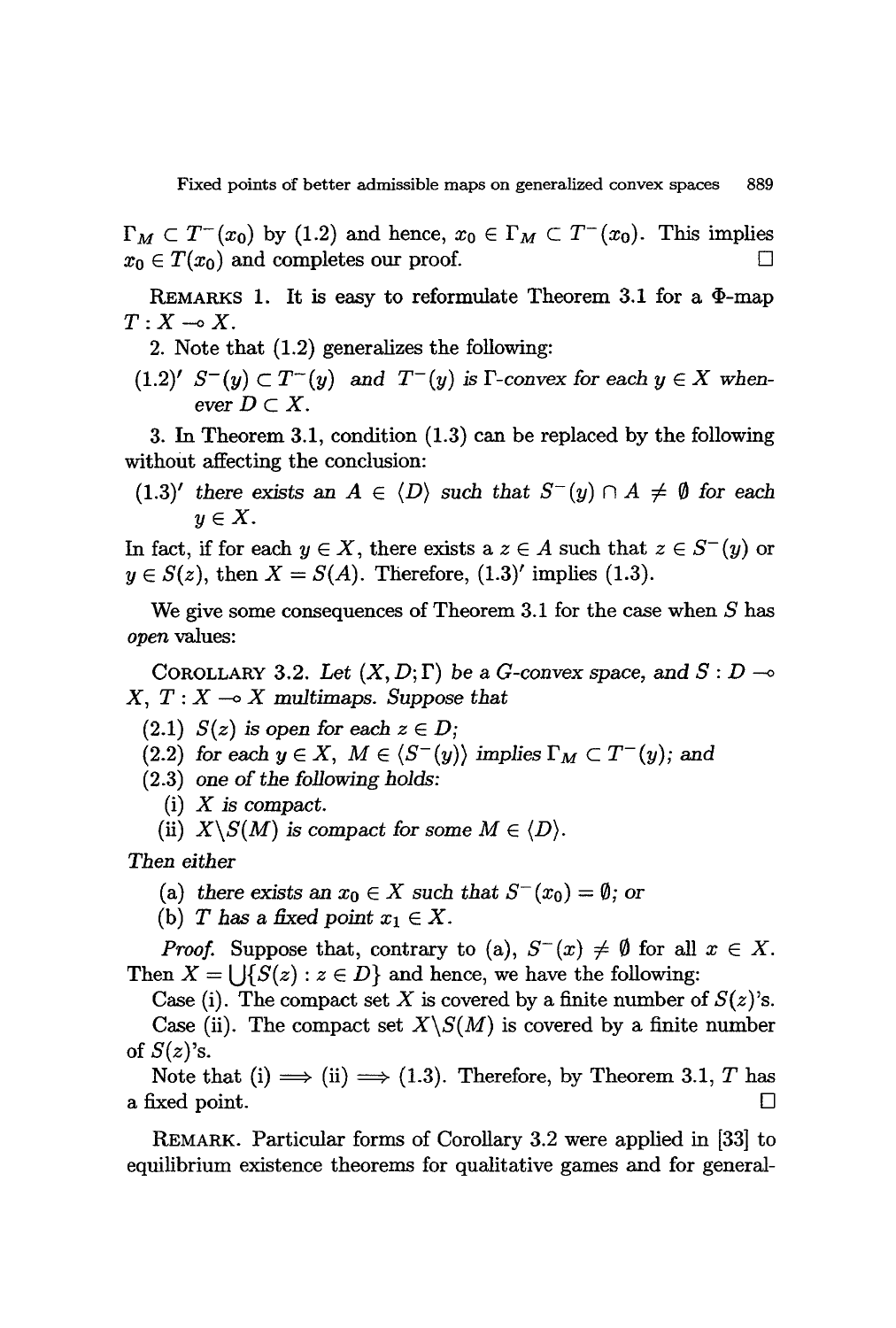ized games as well as to the existence theorem for loose saddle points on G-convex spaces.

COROLLARY 3.3. Let  $(X, D; \Gamma)$  be a *G*-convex space, and  $S: D \rightarrow$  $X, T: X \rightarrow X$  *multimaps.* Suppose that

 $(3.1)$   $X = \left\{ \left| \right| \in S(z) : z \in D \right\};$ 

 $(3.2)$  *for each*  $y \in X$ ,  $M \in \langle S^-(y) \rangle$  *implies*  $\Gamma_M \subset T^-(y)$ *;* and

(3.3)  $X \setminus \bigcup \{\text{Int } S(z) : z \in M\}$  is compact for some  $M \in \langle D \rangle$ .

*Then T* has a fixed point  $x_0 \in X$ .

*Proof.* Consider the map Int  $S: D \to X$  instead of *S* in Corollary 3.2. Note that, for each  $y \in X$ , by  $(3.2)$ ,

$$
M\in \langle (\operatorname{Int}S)^-(y)\rangle \subset \langle S^-(y)\rangle \;\; \text{implies} \;\; \Gamma_M \subset T^-(y),
$$

and hence (2.2) holds. Moreover, by (3.1), for each  $x \in X$ , we have a  $z \in D$  such that  $x \in \text{Int } S(z) \subset S(z)$ , and hence  $S^{-}(x) \neq \emptyset$ . Therefore, the conclusion (a) of Corollary 3.2 can not occur, and hence, we have the conclusion.

Corollaries 3.2 and 3.3 have a lot of variations. One of the simplest forms is the following:

COROLLARY 3.4. Let  $(X; \Gamma)$  be a compact *G*-convex space and  $T: X \longrightarrow X$  a map such that

(4.1) *T*(*x*) *is* nonempty *T*-convex for each  $x \in X$ ; and

 $(4.2)$   $T^-(y)$  *is open for each*  $y \in X$ .

*Then T has* a *fixed point.*

*Proof.* Put  $X = D$  in Theorem 3.1 and consider  $(T, T)$  instead of  $(S^-, T^-)$ . Then (1.1) and (1.2) follows from (4.2) and (4.1), respectively. Since for each  $x \in X$ , by (4.1) there exists a  $y \in X$  such that  $y \in T(x)$  or  $x \in T^{-}(y)$ , X is covered by open sets  $T^{-}(y)$ . Since X is compact, we have  $X = T^{-1}(N)$  for some  $N \in \langle X \rangle$ . This implies the validity of (1.3). Therefore, by Theorem 3.1, we have an  $x_0 \in X$  such that  $x_0 \in T^-(x_0)$ . This completes our proof.  $\Box$ 

For the case when X itselfis a compact convex subset of a topological vector space, Corollary 3.4 reduces to the Fan-Browder fixed point theorem due to Browder [2].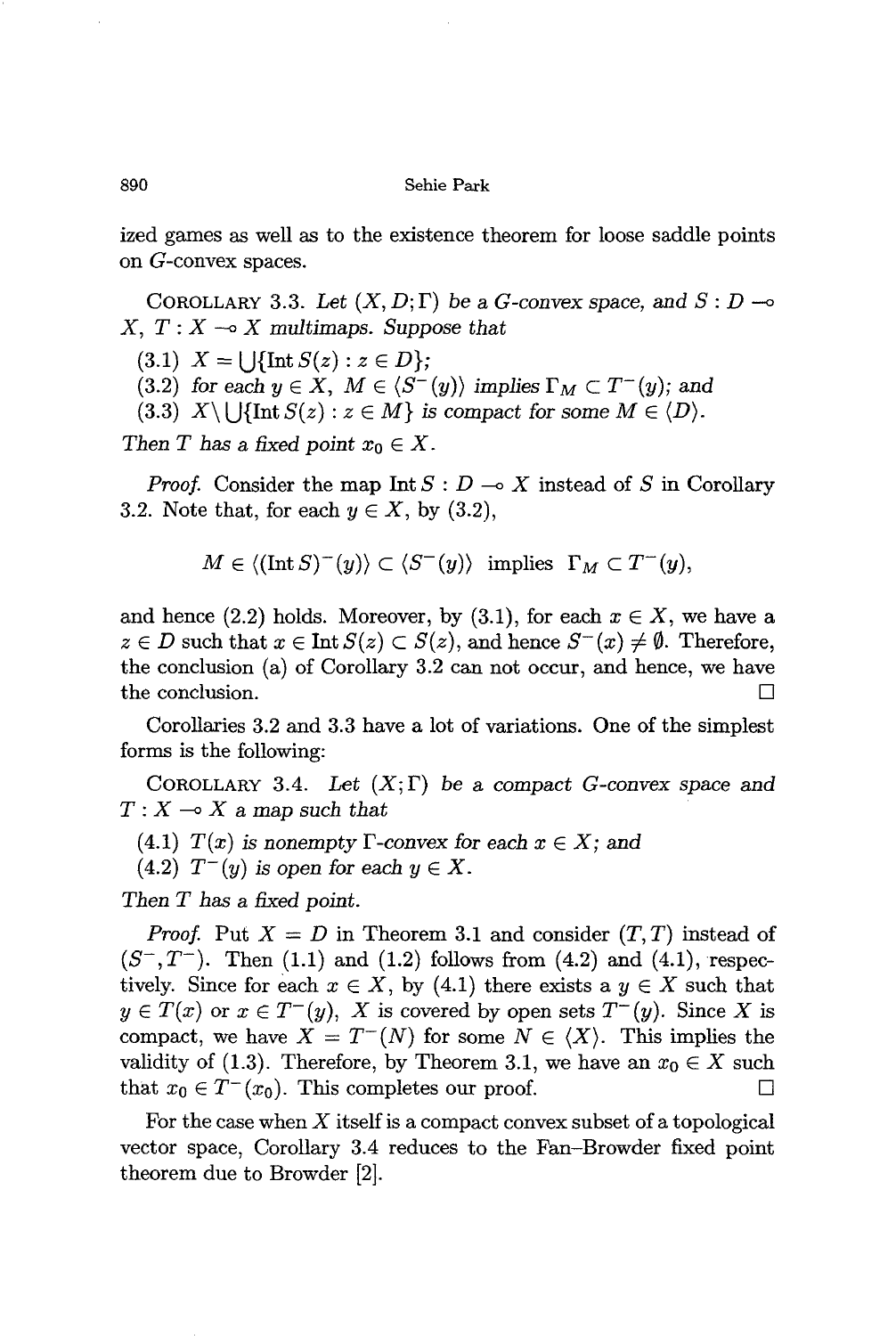Only one of the simplest forms of Theorem 3.1 for the case  $S$  has *closed* values is known as follows; see Park [16]:

COROLLARY 3.5. Let  $(X; \Gamma)$  be a *G*-convex space and  $T: X \to X$ a map *such that*

 $(5.1)$  *T(x) is*  $\Gamma$ -convex for each  $x \in X$ ;

 $(5.2)$   $T^-(y)$  *is closed for each*  $y \in X$ ; and

(5.3) *there exists* an  $A \in \langle X \rangle$  *such that*  $T(x) \cap A \neq \emptyset$  *for each*  $x \in X$ . *Then T has* a *fixed point.*

*Proof.* Put  $X = D$  and replace  $(S, T)$  by  $(T^-, T^-)$  in Theorem 3.1 with condition  $(1.3)'$  instead of  $(1.3)$ .

The following is given in [26] implicitly and in [16, 17] explicitly:

LEMMA 3.6. Let K be a Hausdorff compact space,  $(X, D; \Gamma)$  a G*convex space,* and  $T: K \to X$  a  $\Phi$ -map. Then *T* has a *continuous selection*  $f: K \to X$ ; *that is,*  $f(y) \in T(y)$  *for all*  $y \in K$ *. More precisely,* there exist two continuous functions  $p: K \to \Delta_n$  and  $\phi_N: \Delta_n \to \Gamma_N$ *such that*  $f = \phi_N \circ p$  *for some*  $N \in \langle D \rangle$  *with*  $|N| = n + 1$ .

## **4. Better admissible multimaps**

Let  $(X, D; \Gamma)$  be a G-convex space and Y a topological space. We define *the better admissible class* \$ of multimaps from *X* into *Y* as follows:

 $F \in \mathfrak{B}(X, Y) \Longleftrightarrow F : X \to Y$  is a map such that for any  $N \in \langle D \rangle$ with  $|N| = n + 1$  and any continuous map  $p : F(\Gamma_N) \to \Delta_n$ , the composition

$$
\Delta_n \xrightarrow{\phi_N} \Gamma_N \xrightarrow{F|_{\Gamma_N}} F(\Gamma_N) \xrightarrow{p} \Delta_n
$$

has a fixed point.

We give some subclasses of  $\mathfrak{B}$  as follows:

EXAMPLES 4.1. For topological spaces *X* and *Y,* an *admissible* class  $\mathfrak{A}_{c}^{\kappa}(X, Y)$  of maps  $F : X \longrightarrow Y$  is one such that, for each F and each nonempty compact subset *K* of *X*, there exists a map  $G \in$  $\mathfrak{A}_{c}(K,Y)$  satisfying  $Gx \subset Fx$  for all  $x \in K$ ; where  $\mathfrak{A}_{c}$  consists of finite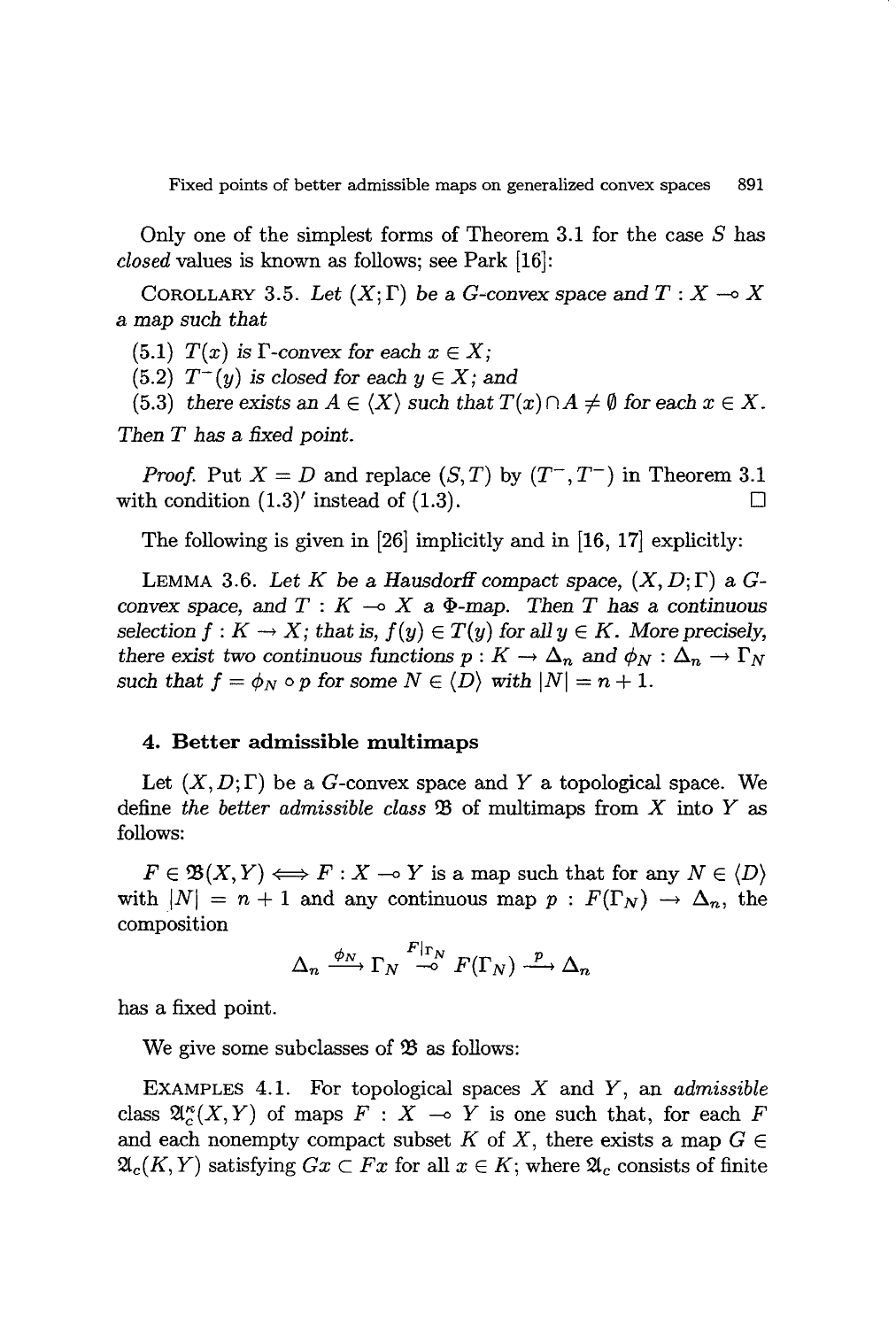compositions of maps in a· class 2{ of maps satisfying the following properties:

- (i)  $\mathfrak A$  contains the class  $\mathbb C$  of (single-valued) continuous functions;
- (ii) each  $T \in \mathfrak{A}_c$  is upper semicontinuous (u.s.c.) with nonempty compact values; and
- (iii) for any polytope *P*, each  $T \in \mathfrak{A}_c(P, P)$  has a fixed point, where the intermediate spaces are suitably chosen.

Here, a polytope *P* is a homeomorphic image of a standard simplex. There are lots of examples of 24 and  $\mathfrak{A}_{\kappa}^{\kappa}$ ; see [12-15, 25-28].

Note that for a G-convex space  $(X, D; \Gamma)$  and any space Y, an admissible class  $\mathfrak{A}_{c}^{\kappa}(X, Y)$  is a subclass of  $\mathfrak{B}(X, Y)$  and that a  $\Phi$ -map  $T: Y \longrightarrow X$  belongs to  $\mathbb{C}_c^{\kappa}(Y, X)$  if Y is Hausdorff, by Lemma 3.6.

EXAMPLES 4.2. For a convex space  $(X, D; \Gamma)$ , where  $\Gamma = \text{co}$  and.  $\phi_N$  is a homeomorphism, the class  $\mathfrak{B}(X, Y)$  is originally given in [13] and investigated in [14, 15].

EXAMPLES 4.3. For a convex space  $X$  and a topological space  $Y$ , Chang and Yen [3] defined the class of maps  $T : X \to Y$  having the KKM property as follows:

 $T \in \mathfrak{K}(X, Y) \Longleftrightarrow$  the family  $\{S(x) : x \in X\}$  has the finite intersection property whenever  $S: X \to Y$  has closed values and  $T(\text{co }N) \subset Y$  $S(N)$  for each  $N \in \langle X \rangle$ .

For a convex space  $X$  and a Hausdorff space  $Y$ , it is known that  $\mathfrak{A}_{\kappa}^{\kappa}(X, Y) \subset \mathfrak{K}(X, Y)$  and we observed that two subclasses  $\mathfrak{B}$  and  $\mathfrak{K}$ coincide in the class of all closed compact maps  $T : X \rightarrow Y$  [13].

Generalizations of the class  $\mathfrak K$  to  $G$ -convex spaces are possible; see [10].

EXAMPLES 4.4. Recently, Ben-EI-Mechaiekh et al. [1] introduced the class  $\mathbb{A}(X, Y)$  of approachable maps  $F : X \longrightarrow Y$  for uniformizable spaces X and Y. It is shown that if  $(X, D; \Gamma)$  is a G-convex uniform space with  $D \subset X$  and Y is a uniform space, then any closed compact map  $F \in A(X, Y)$  belongs to  $\mathfrak{B}(X, Y)$ ; see [19, Lemma 3]. It is known that for a compact uniform space  $X$  and a  $G$ -convex uniform space  $(Y, D; \Gamma)$  with  $D \subset X$ , every u.s.c. map  $F: X \to Y$  with nonempty  $\Gamma$ -convex values is approachable; see [1, Proposition 3.9]. Therefore, we have the following: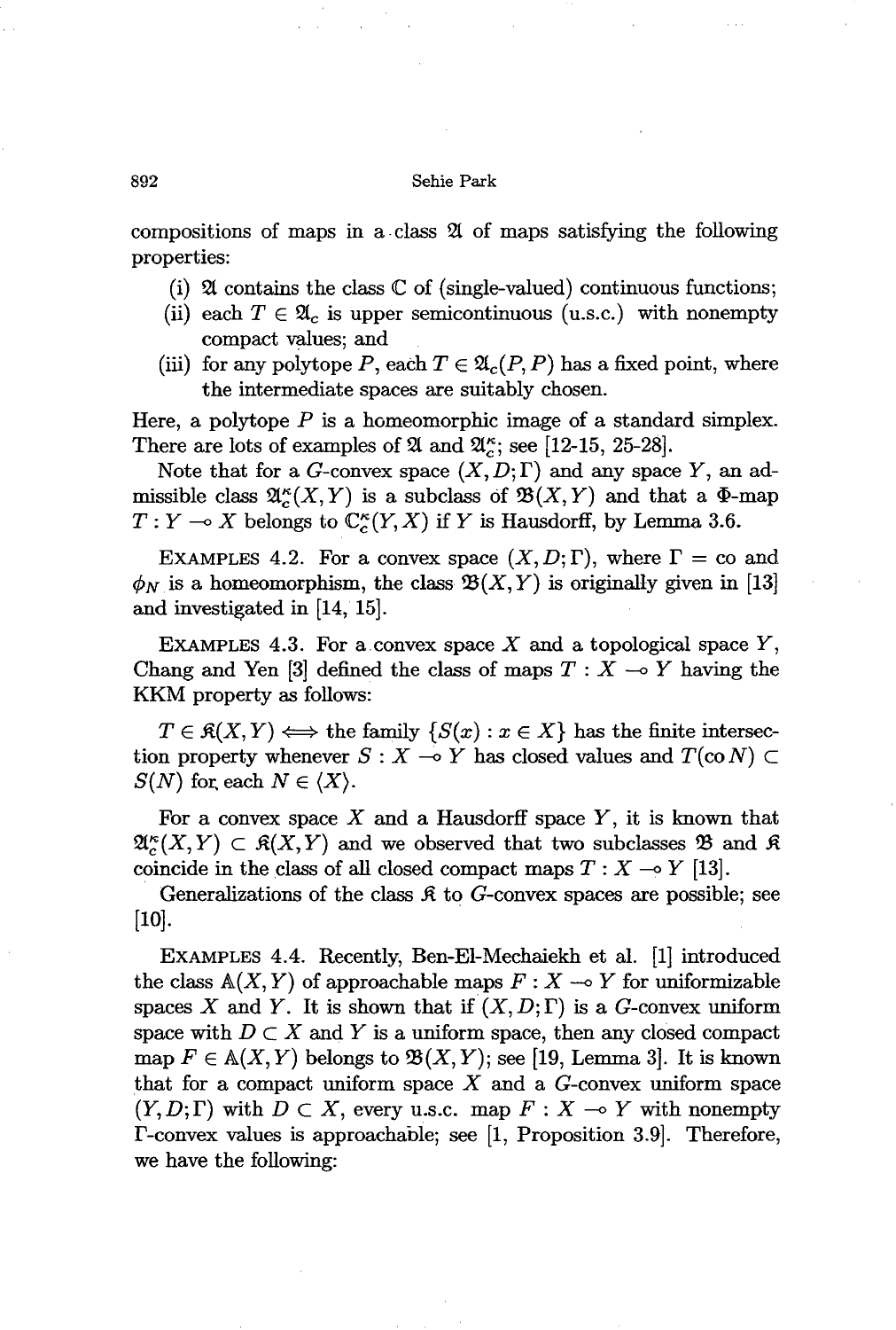LEMMA 4.5. Let  $(X, D; \Gamma)$  be a *G*-convex uniform space with  $D \subset$ *X.* Then any *u.s.c.* map  $F: X \to X$  with nonempty closed  $\Gamma$ -convex *values* belongs to  $\mathfrak{B}(X,X)$ .

Here we have the following important fact:

REMARK. The basic coincidence theorem in [26, 27, Theorem 1] holds for any closed compact map  $F \in \mathfrak{B}(X, Y)$  instead of  $F \in \mathfrak{A}_{\epsilon}^{\kappa}$  $(X, Y)$ . Therefore, many of the author's works on the admissible class  $\mathfrak{A}_{\epsilon}^{\kappa}$  may hold for the closed compact maps in the "better" admissible class  $\mathfrak{B}.$ 

For a particular type of G-convex spaces, we can establish fixed point theorems for the class  $\mathfrak{B}$ .

A G-convex space  $(X, D; \Gamma)$  is a  $\Phi$ -space if X is a separated uniform space and for each entourage V there is a  $\Phi$ -map  $T : X \to X$  such that  $\text{Gr}(T) \subset V$ . This concept is originated from Horvath [5], where a number of examples are given.

The following is our main result in this section:

THEOREM 4.6. Let  $(X, D; \Gamma)$  be a  $\Phi$ -space and  $F \in \mathfrak{B}(X,X)$ . If F *is closed and compact, then* F *has* a *fixed point.*

*Proof.* Let  $V = \{V_{\lambda}\}_{{\lambda} \in I}$  be a basis of the separated uniform structure of *X*. Let  $K := \overline{F(X)}$  be the closure of the range of *F*. Since  $(X, D; \Gamma)$  is a  $\Phi$ -space, for each  $\lambda \in I$ , there is a  $\Phi$ -map  $T_{\lambda}: X \to X$ such that  $\text{Gr}(T_\lambda) \subset V_\lambda$ . Since K is compact, by Lemma 3.6,  $T_\lambda|_K$ has a continuous selection  $f_{\lambda}: K \to \Gamma_N$  for some  $N \in \langle D \rangle$  such that  $f_{\lambda} = \phi_N \circ p$ , where  $p = p_{\lambda} : K \to \Delta_n$  is a continuous function. Since  $F \in \mathfrak{B}(X,K)$ , the composition

$$
\Delta_n \xrightarrow{\phi_N} \Gamma_N \xrightarrow{F|_{\Gamma_N}} F(\Gamma_N) \subset K \xrightarrow{p} \Delta_n
$$

has a fixed point  $a_{\lambda} \in \Delta_n$ ; that is,  $a_{\lambda} \in (p \circ F \circ \phi_N)(a_{\lambda})$ . Hence,

$$
x_\lambda:=\phi_N(a_\lambda)\in(\phi_N\circ p\circ F)(x_\lambda)=(f_\lambda\circ F)(x_\lambda)
$$

and there exists a  $y_{\lambda} \in F(x_{\lambda}) \subset K$  such that  $x_{\lambda} = f_{\lambda}(y_{\lambda}) \in T_{\lambda}(y_{\lambda});$ that is,  $(x_{\lambda}, y_{\lambda}) \in \text{Gr}(T_{\lambda}) \subset V_{\lambda}$ . Therefore

$$
(x_{\lambda},y_{\lambda})\in V_{\lambda}\cap Gr(F)\subset X\times K.
$$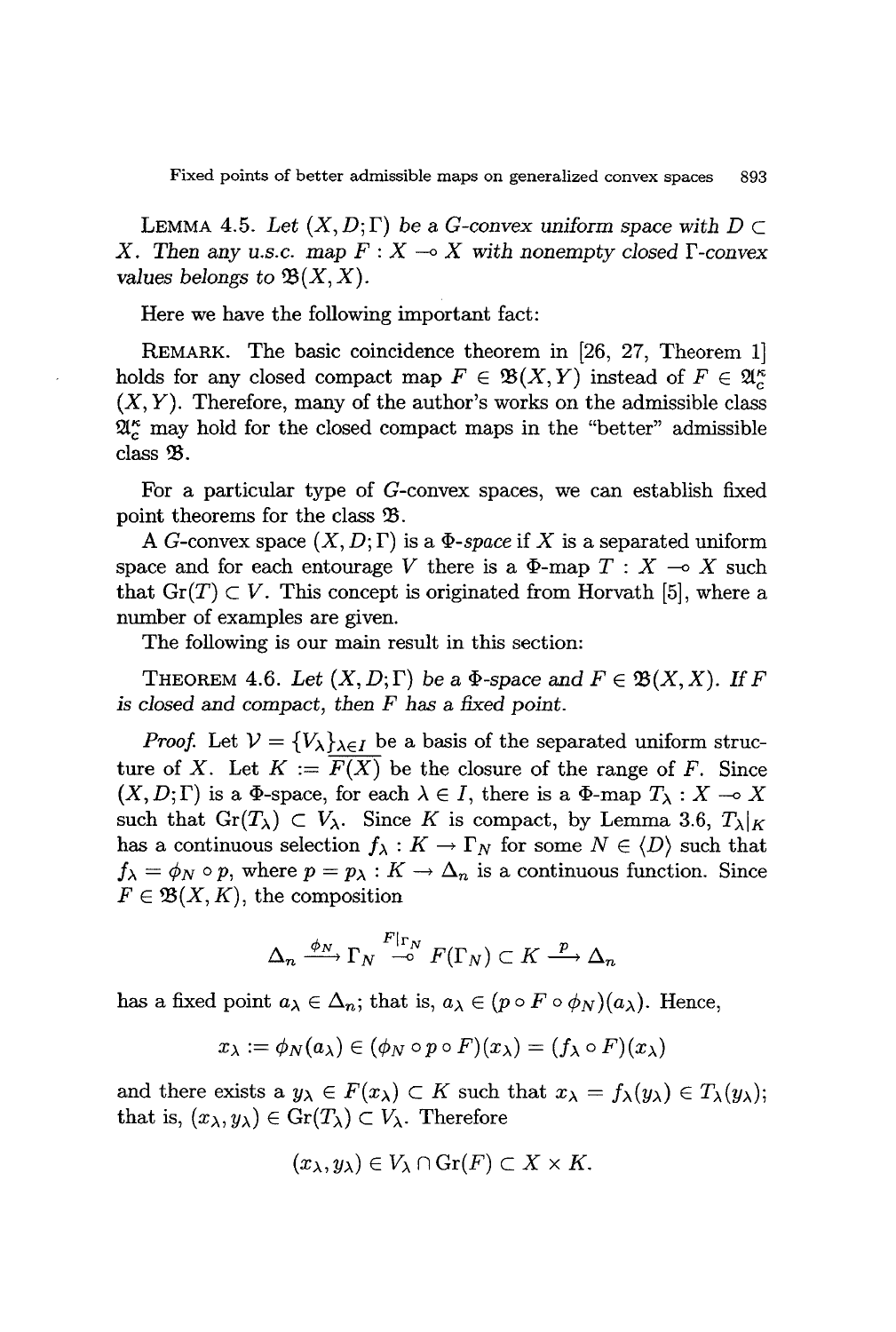Since K is compact, we may assume that  $\{y_{\lambda}\}_{{\lambda}\in I}$  converges to some  $x_0 \in K$ . Since  $(x_{\lambda}, y_{\lambda}) \in V_{\lambda}$  for all  $\lambda \in I$ ,  $\{x_{\lambda}\}_{{\lambda} \in I}$  also converges to  $x_0 \in K$ . Since F is closed and  $(x_{\lambda}, y_{\lambda}) \in \text{Gr}(F)$ , we should have  $(x_0, x_0) \in \text{Gr}(F)$ . Therefore, F has a fixed point  $x_0 \in F(X) \subset K$ .  $\Box$ 

Particular forms of Theorem 4.6 were known by Horvath [5] and Park and Kim [25]. More recently, Ben-El-Mechaiekh et al. [1, Theorem (4.2)] obtained a particular form of Theorem 4.6 for approachable multimaps; see [19].

**In** view of Lemma 4.5 and Theorem 4.6, we have the following:

COROLLARY 4.7. Let  $(X, D; \Gamma)$  be a  $\Phi$ -space with  $D \subset X$ . Then any compact u.s.c. map  $F: X \to X$  with nonempty closed  $\Gamma$ -convex *values has* a *fixed point.*

Note that Corollary 4.7 extends [19, Theorem 4]. For a non-closed map, we have the following:

THEOREM 4.8. Let  $(X, D; \Gamma)$  be a  $\Phi$ -space and  $F \in \mathfrak{A}_{c}^{\kappa}(X, X)$ . If *F is compact, then F has* a *fixed point.*

*Proof.* As in the proof of Theorem 4.6, for each  $V_{\lambda}$ , we have the composition

$$
\Delta_n \xrightarrow{\phi_N} \Gamma_N \xrightarrow{F|_{\Gamma_N}} F(\Gamma_N) \subset K \xrightarrow{p} \Delta_n.
$$

Since  $L := \phi_N(\Delta_n)$  is a compact subset of X and  $F \in \mathfrak{A}_{\varepsilon}^{\kappa}(X, X)$ , there exists a map  $G \in \mathfrak{A}_{c}(L,X)$  satisfying  $G(x) \subset F(x)$  for all  $x \in L$ . Since  $\phi_N$  and p are continuous, we have

$$
p\circ G\circ \phi_N\in \mathfrak{A}_c(\Delta_n,\Delta_n)
$$

and it has a fixed point  $a_{\lambda} \in \Delta_n$ ; that is,  $a_{\lambda} \in (p \circ G \circ \phi_N)(a_{\lambda})$ . Hence,

$$
x_\lambda:=\phi_N(a_\lambda)\in(\phi_N\circ p\circ G)(x_\lambda)=(f_\lambda\circ G)(x_\lambda)
$$

and there exists a  $y_{\lambda} \in G(x_{\lambda}) \subset F(x_{\lambda}) \subset K$  such that  $x_{\lambda} = f_{\lambda}(y_{\lambda}) \in$  $T_{\lambda}(y_{\lambda});$  that is,  $(x_{\lambda}, y_{\lambda}) \in \text{Gr}(T_{\lambda}) \subset V_{\lambda}$ . Therefore

$$
(x_{\lambda},y_{\lambda})\in V_{\lambda}\cap Gr(G)\subset L\times K.
$$

Note that  $G \in \mathfrak{A}_{c}(L,K)$  and hence *G* has closed graph. Then, as in the proof of Theorem 4.6, there exists an  $(x_0, x_0) \in Gr(G)$ . Since  $Gr(G) \subset Gr(F)$ , *F* has a fixed point  $x_0 \in K$ .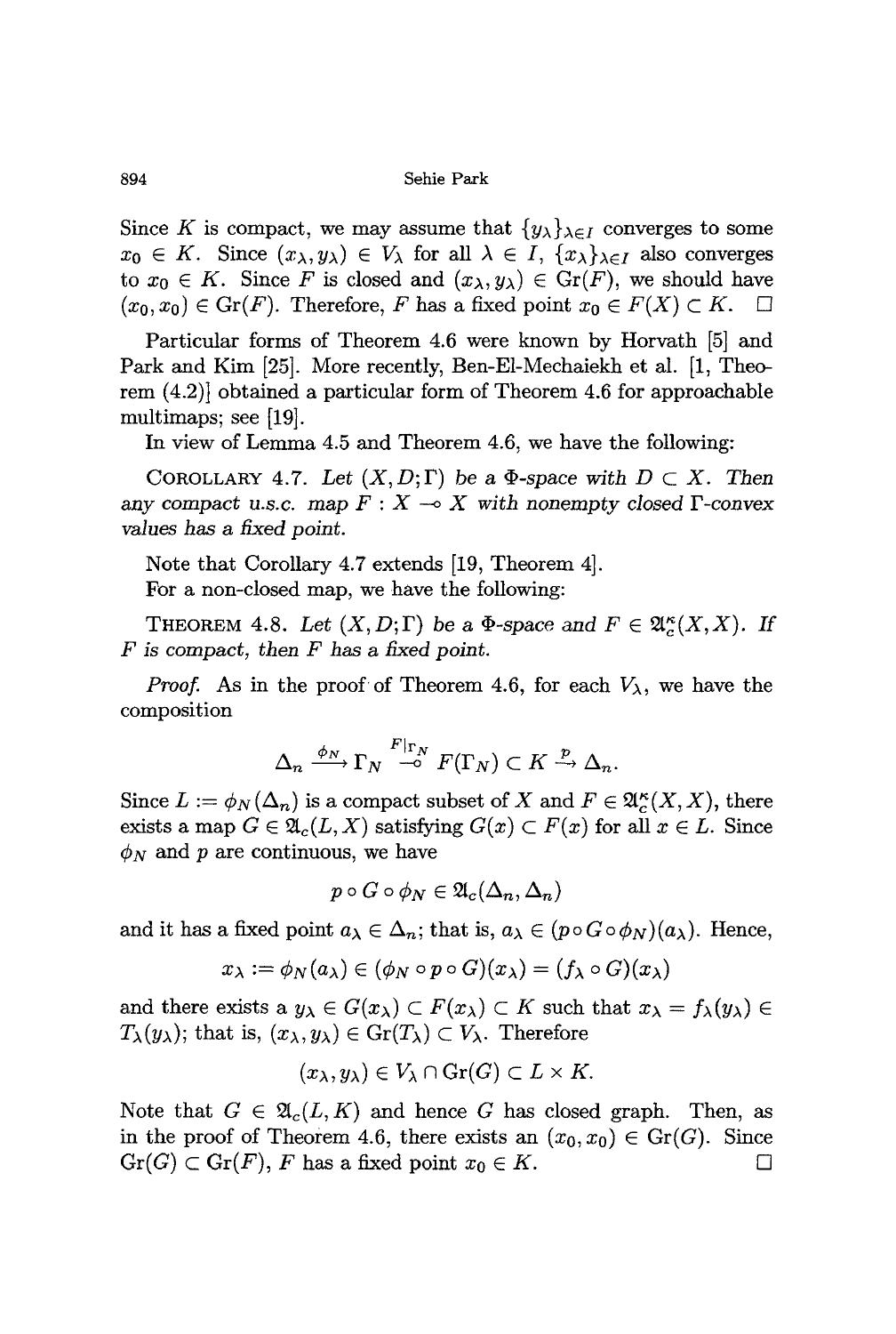### 5. Some consequences

In this section, we give some consequences of Theorem 4.6.

A *locally G*-convex uniform space is a *G*-convex space  $(X, D; \Gamma)$  such that

- (1) X is a separated uniform space with the basis  $\mathcal V$  for symmetric entourages;
- *(2) D* is a dense subset of X; and
- (3) for each  $V \in \mathcal{V}$  and each  $x \in X$ ,

$$
V[x]=\{x'\in X:(x,x')\in V\}
$$

is  $\Gamma$ -convex.

Particular types of locally G-convex uniform spaces are treated recently by Yuan [35].

LEMMA 5.1. A *locally* G-convex uniform space  $(X, D; \Gamma)$  is a  $\Phi$ *space.*

*Proof.* Let  $\{V_{\lambda}\}_{\lambda \in I}$  be an (open) basis of the uniform structure of  $(X, D; \Gamma)$ . For each  $\lambda \in I$ , define  $T_{\lambda}: X \to X$  and  $S_{\lambda}: X \to D$  by

$$
T_\lambda(x):=\{y\in X:(x,y)\in V_\lambda\}
$$

and

$$
S_{\lambda}(x):=\{y\in D: (x,y)\in V_{\lambda}\}
$$

for  $x \in X$ . Since D is dense in X, for each  $x \in X$ , ther is a  $y \in D$  such that  $(x, y) \in V_\lambda$ ; hence

$$
x \in S_{\lambda}^{-}(y) = T_{\lambda}^{-}(y).
$$

Since  $T_{\lambda}^{-}(y)$  is open, we have  $X = \bigcup \{ \text{Int } S_{\lambda}^{-}(y) : y \in D \}$ . Moreover, for each  $x \in X$ , if  $M \in \langle S_{\lambda}(x) \rangle \subset D$ , then by (3)

$$
\Gamma_M \subset \{y \in X : (x, y) \in V_\lambda\} = T_\lambda(x).
$$

Therefore  $S_{\lambda}$  and  $T_{\lambda}$  satisfy conditions (i) and (ii) of the definition of a  $\Phi$ -map.  $\Box$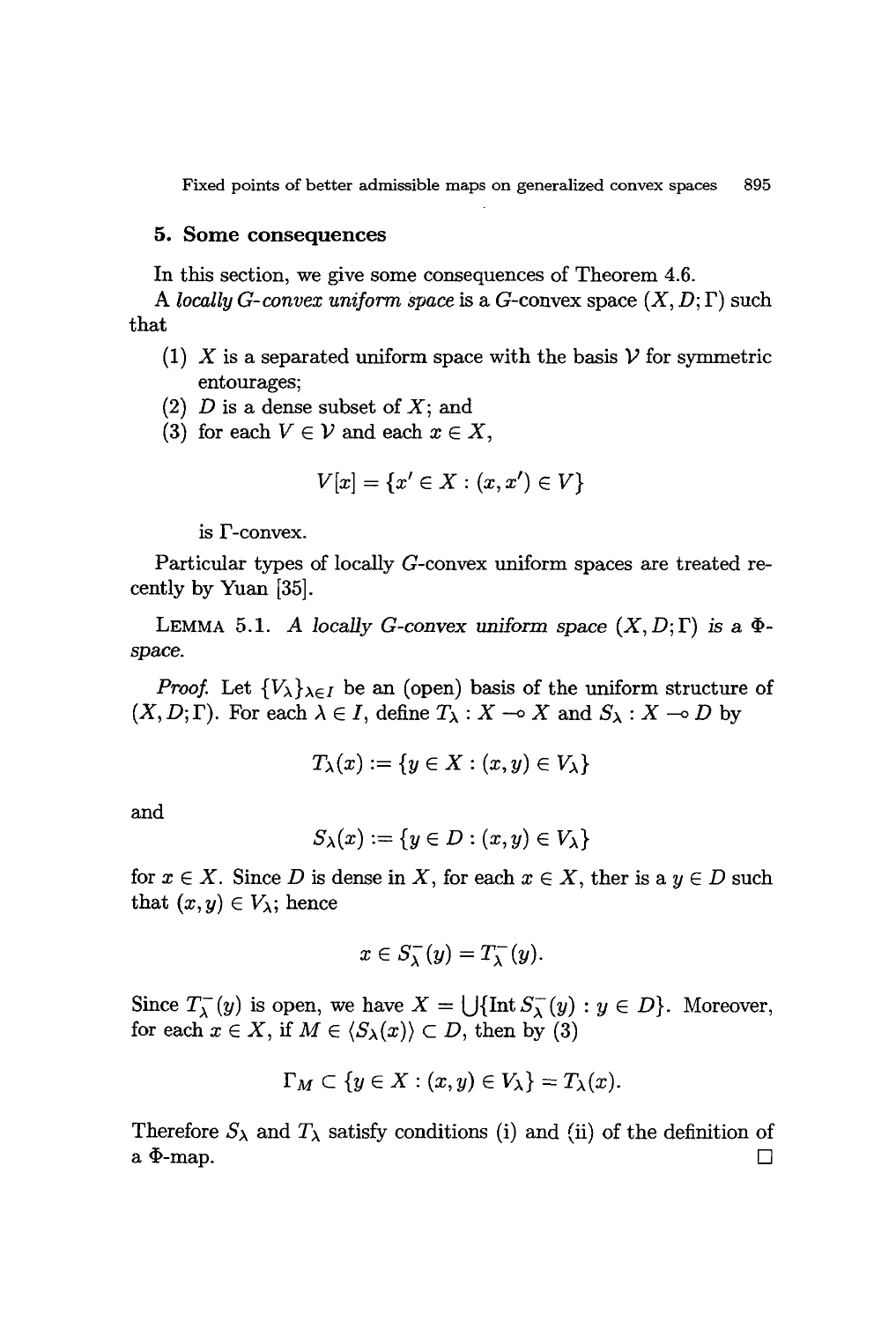From Lemma 5.1 and Theorem 4.6, we have the following:

THEOREM 5.2. Let  $(X, D; \Gamma)$  be a locally *G*-convex uniform space. *Then* any *closed* compact map  $F \in \mathfrak{B}(X,X)$  has a fixed point.

For acyclic maps, Yuan [35] obtained a particular form of Theorem 5.2 for particular types of locally G-convex spaces. For singlevalued continuous maps on locally G-convex metrizable spaces, particular forms of Theorem 5.2 are due to Rassias, Park, Park-Kim (see [25]), and Kulpa [9].

A G-convex space  $(X, D; \Gamma)$  is called an LG-space if X is a separated uniform space such that  $D$  is a dense subset of  $X$  and if there exists a basis V for the symmetric entourages such that for each  $V \in V$ ,  $V[C] := \{x \in X : C \cap V[x] \neq \emptyset\}$  is F-convex whenever  $C \subset X$  is f-convex.

For a C-space  $(X; \Gamma)$ , the concept of LG-spaces reduces to that of *LC-spaces* due to Horvath [5, 6J (which are called *locally H -convex spaces* by Tarafdar [34]).

LEMMA 5.3. *Every LG-space*  $(X, D; \Gamma)$  is a *locally G-convex uniform* space *if*  $\Gamma_{\{x\}} = \{x\}$  *for each*  $x \in D$ .

*Proof.* For each basis element *V* of the uniformity and each  $x \in D$ ,

$$
V[x] = \{x' \in X : (x, x') \in V\}
$$
  
=  $\{x' \in X : x \in V^{-}[x']\}$   
=  $\{x' \in X : \{x\} \cap V^{-}[x'] \neq \emptyset\}.$ 

Since  $\{x\}$  is  $\Gamma$ -convex and  $(X, D; \Gamma)$  is an *LG*-space,  $V[x]$  is  $\Gamma$ -convex. This completes our proof.  $\Box$ 

From Lemma 5.3 and Theorem 4.6, we have the following:

THEOREM 5.4. Let  $(X, D; \Gamma)$  be an *LG-space such that*  $\Gamma_{\{x\}} = \{x\}$ *for* each  $x \in D$ . Then any closed compact map  $F \in \mathfrak{B}(X,X)$  has a *fixed point.*

In view of Lemma 4.5, Theorem 5.4 holds for an u.s.c. map with nonempty closed  $\Gamma$ -convex values. This fact was established by Ben-EI-Mechaiekh et al. [1, Corollary 4.7] for a particular case of a paracompact  $LC$ -space  $(X; \Gamma)$ .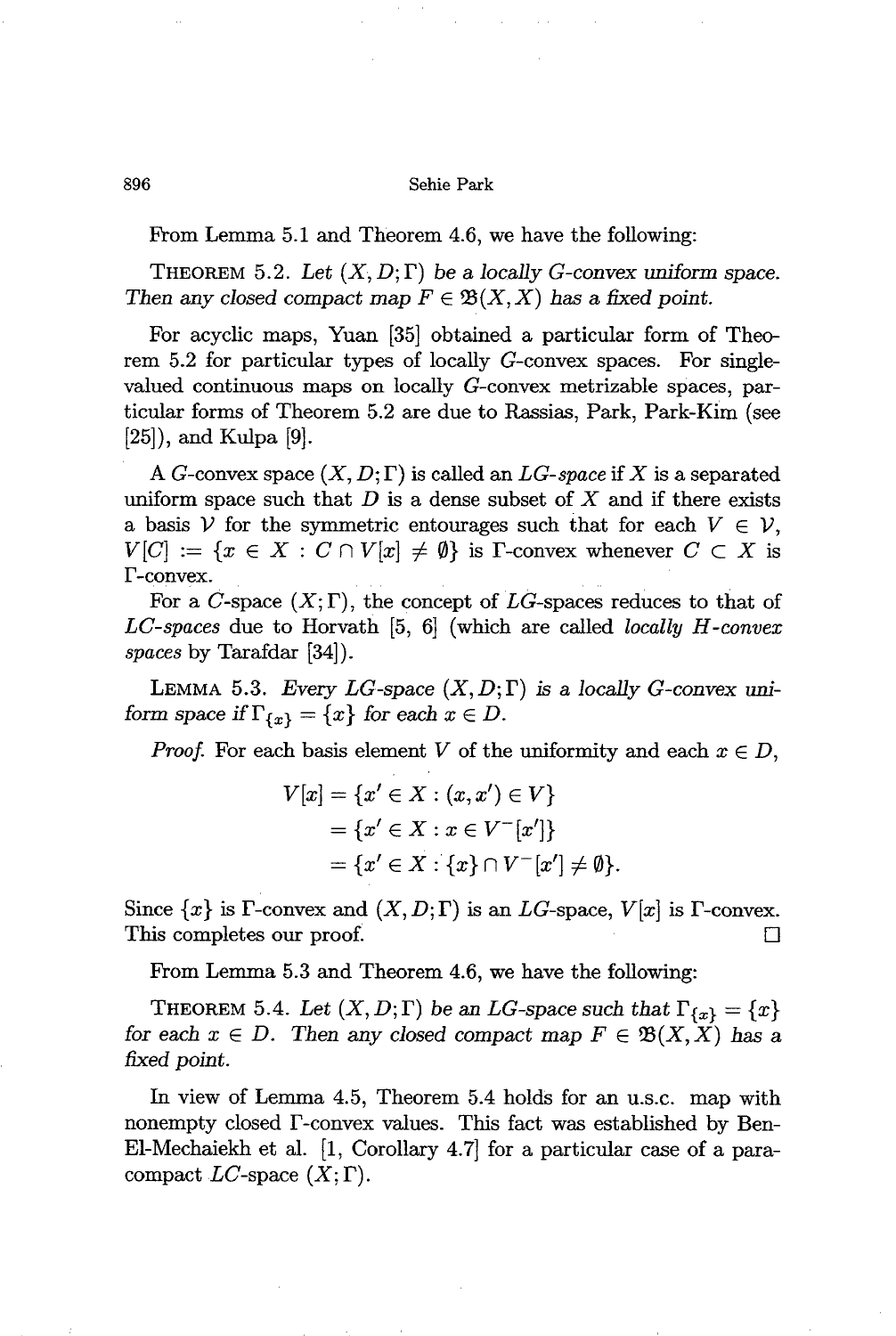Any nonempty convex subset *X* of a locally convex Hausdorff topological vector space (l.c.s.) *E* is an obvious example of an *LC-space*  $(X; \Gamma)$  with  $\Gamma_A = \text{co } A$  for  $A \in \langle X \rangle$ . For other examples of *LC*-spaces, see [5, 6, 34].

From Theorem 4.6 or Theorem 5.4, we immediately have

THEOREM 5.5 [13, Theorem 5]. *Let X* be a *nonempty convex subset* of a *l.c.s.* Then any closed compact map  $F \in \mathfrak{B}(X,X)$  has a fixed *point.*

Note that Theorem 5.5 extends and unifies a large number of historically well-known fixed point theorems on l.c.s.; see [13-15].

A G-convex space  $(X; \Gamma)$  is called an *LG-metric space* if X is equipped with a metric d such that for any  $\varepsilon > 0$ , the set  $\{x \in X : d(x, C) <$  $\{\varepsilon\}$  is  $\Gamma$ -convex whenever  $C \subset X$  is  $\Gamma$ -convex and open balls are  $\Gamma$ convex. This concept generalizes that of *LC-metric spaces* due to Horvath [5], who gave a number of examples.

In our previous work [20], we obtained several results on fixed points of lower semicontinuous multimaps on complete *LC-metric* spaces.

Note that the hyperconvex metric spaces due to Aronszajn and Panitchpakdi in 1959 are *LC-metric* spaces, and hence some of the results in this paper are applicable to hyperconvex metric spaces; see [19].

Finally, in this section, we were mainly concerned with consequences of Theorem 4.6 and some further consequences can be found in [19]. Similarly, we can obtain consequences of Theorem 5.4 generalizing some of known fixed point theorems due to the author; see [11-19].

# References

- [1] H. Ben-EI-Mechaiekh, S. Chebbi, M. Florenzano, and J. Llinares, *Abstract convexity and fixed points,* J. Math. Anal. AppI. 222 (1998), 138-15l.
- [2] F. E. Browder, *The fixed point theory of multivalued mappings in topological vector spaces,* Math. Ann. 177 (1968), 283-30l.
- [3] T.-H. Chang and C.-L. Yen, *KKM Property and fixed point theorems,* J. Math. Anal. AppI. 203 (1996), 224-235.
- [4] C. J. Himmelberg, *Fixed points of compact multifunctions,* J. Math. Anal. Appl. 38 (1972), 205-207.
- [5] C. D. Horvath, *Contractibility and generalized convexity,* J. Math. Anal. Appl. 156 (1991), 341-357.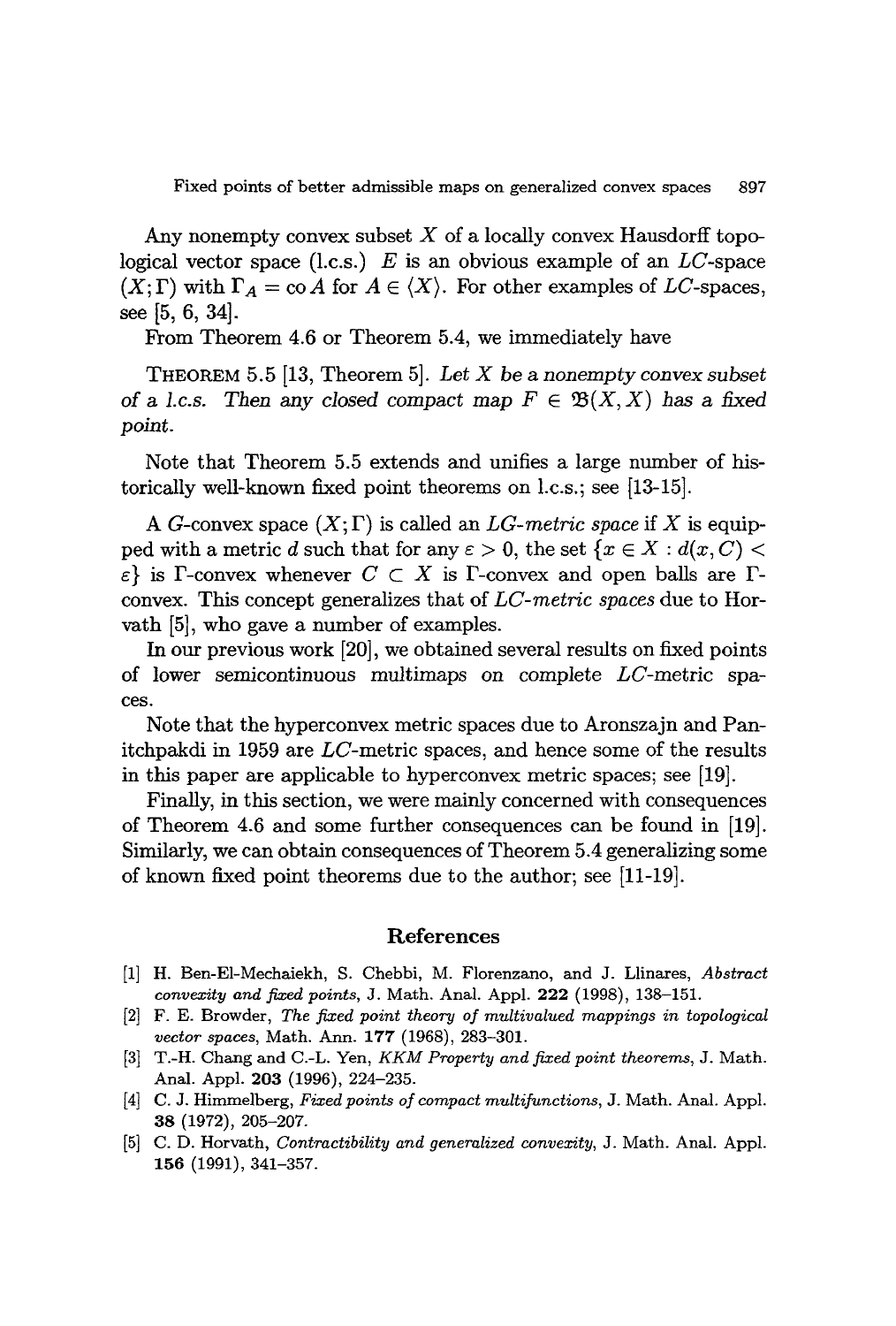- [6] , *Extension and selection theorems in topological spaces with a generalized convexity structure, Ann. Fac. Sci. Toulouse 2 (1993), 253-269.*
- [7] H. Kim, *Fixed point theorems on generalized convex spaces,* J. Korean Math. Soc. 35 (1998), 491-502.
- [8] W.A. Kirk, *Krasnoselskii's iteration process in hyperbolic spaces,* Numer. Funct. Anal. Optimiz. 4 (1982), 371-381.
- [9] W. Kulpa, *The Schauder fixed point theorem,* Acta Univ. Carolinae-Math. et Phys. 38(2) (1997), 39-44.
- [10j L.-J. Lin, C.-J. Ko, and S. Park, *Coincidence theorems for set-valued maps with G-KKM property on generalized convex spaces,* Discuss. Math. Differential Incl. 18 (1998), 69-85.
- [11] Sehie Park, *Some coincidence theorems on acyclic multifunctions and applications to KKM theory,* Fixed Point Theory and Applications (K.-K. Tan, ed.), World Sci., River Edge, NJ, 1992, pp.248-277.
- [12] , *Eighty years of the Brouwer fixed point theorem,* Antipodal Points and Fixed Points (by J. Jaworowski, W. A. Kirk, and S. Park), Lect. Notes Ser. 28, RIM-GARC, Seoul Nat. Univ., 1995, pp.55-97.
- [13J , *Coincidence theorems for the better admissible multimaps and their applications,* World Congress of Nonlinear Analysts '96-Proceedings (V. Lakshimikantham, ed.), Nonlinear Anal. 30 (1997), 4183-4191.
- [14] *, Fixed points of the better admissible multimaps, Math. Sci. Res. Hot-*Line  $1(9)(1997)$ , 1-6.
- [15] , *A unified fixed point theory of multimaps on topological vector spaces,* J. Korean Math. Soc. 35 (1998), 803-829. *Corrections,* ibid. 36 (1999), 829- 832.
- [16] , *Five episodes related to generalized convex spaces,* Nonlinear Funct. Anal. Appl. 2 (1997), 49-61.
- [17] , *Continuous selection theorems in generalized convex spaces,* Numer. Funct. Anal. Optimiz. 25 (1999), 567-583.
- [18] , *New subclasses of generalized convex spaces,* Fixed Point Theory and Applications (Y. J. Cho, ed.), Nova Sci. Publ., New York, 2000, pp. 91-98.
- [19] , *Remarks on fixed point theorems for generalized convex spaces,* Fixed Point Theory and Applications (Y. J. Cho, ed.), Nova Sci. Publ., New York, 2000, pp. 135-144.
- [20] , *Fixed points of lower semicontinuous multimaps in Le-metric spaces,* J. Math. Anal. Appl. 235 (1999), 142-150.
- [21] , *Ninety years of the Brouwer fixed point theorem,* Vietnam J. Math. 27 (1999), 193-232.
- [22] , *Elements of the KKM theory for generalized convex spaces,* Korean J. Comput. Appl. Math. 7 (2000), 1-28.
- [23] . , *Fixed point theorems in locally G-convex spaces,* Nonlinear Anal., to appear.
- [24] , *Remarks on topologies of generalized convex spaces,* to appear.
- [25] S. Park and H. Kim, *Coincidences of composites of u.s.c. maps on H -spaces and applications,* J. Korean Math. Soc. 32 (1995), 251-264.